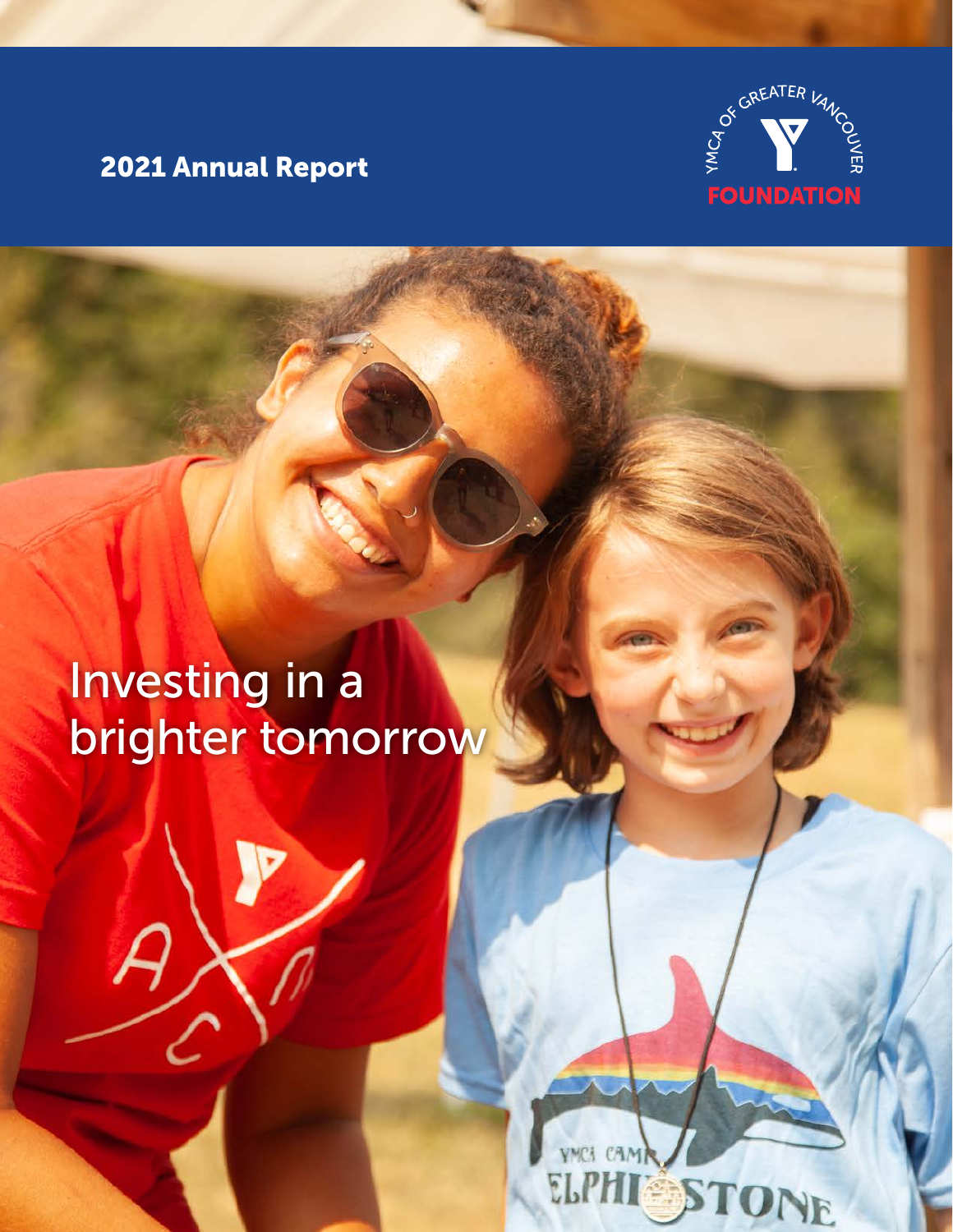

**The YMCA of Greater Vancouver Foundation** promotes, supports and funds the YMCA to build healthier communities for this generation and generations that follow. Our work is more important now than ever.

**Despite our hope for a sense of normalcy following a difficult 2020, we know 2021 proved to be another challenging year for everyone. Whether it was a decline in the mental health of teens, youth, and adults, increase in discrimination of racialized communities, growing social isolation among seniors, or concern from families about the future, the ongoing pandemic continued to take a toll on everyone. That is why the YMCA stepped up for community to provide much-needed support to those we are fortunate to serve.**

This important work was possible because of the leadership and inspiring efforts of our staff and volunteers, and a result of the thoughtful long-term investment strategy that is a staple of the YMCA of Greater Vancouver Foundation (YGV Foundation).

Our commitment to maintaining a strong financial position enables the Foundation to fulfill our role in supporting the YMCA's mission. We are proud to see that the YGV Foundation experienced continued growth in 2021 as its financial position grew from a combined value of close to \$90 million in assets and properties in 2019 to \$95 million at the end of 2021. This gave the YGV Foundation the ability to invest \$2,760,707 towards the YMCA lifechanging programs and services. This included \$510,000 contributed towards COVID recovery projects and initiatives. The generosity of our valued donors and supporters is always appreciated, and we are happy to share that we

had 103 Named Funds valued at \$12,480,316 as of December 31, 2021.

Speaking of our donors and supporters, we remember and honour those loyal Heritage Club members who have passed away over the last few years. Their contributions and commitment to the cause are representative of the spirit of the Y, and because of their gifts the countless children, families and seniors are thriving and living healthier, happier lives.

Although challenging days are not behind us, we are heartened by the resolve, resilience, and remarkable work the YMCA does each day to meet the ongoing and emerging needs of communities. Thank you for your support and helping us show once again that no matter how difficult times may be, the YMCA's commitment to a brighter tomorrow will remain, guiding our mission of building healthy, happy and strong communities so that everyone can reach their full potential.

Melinda McKie Chair, YMCA of Greater Vancouver Foundation

HWorthing For

Heidi Worthington President & CEO, YMCA of Greater Vancouver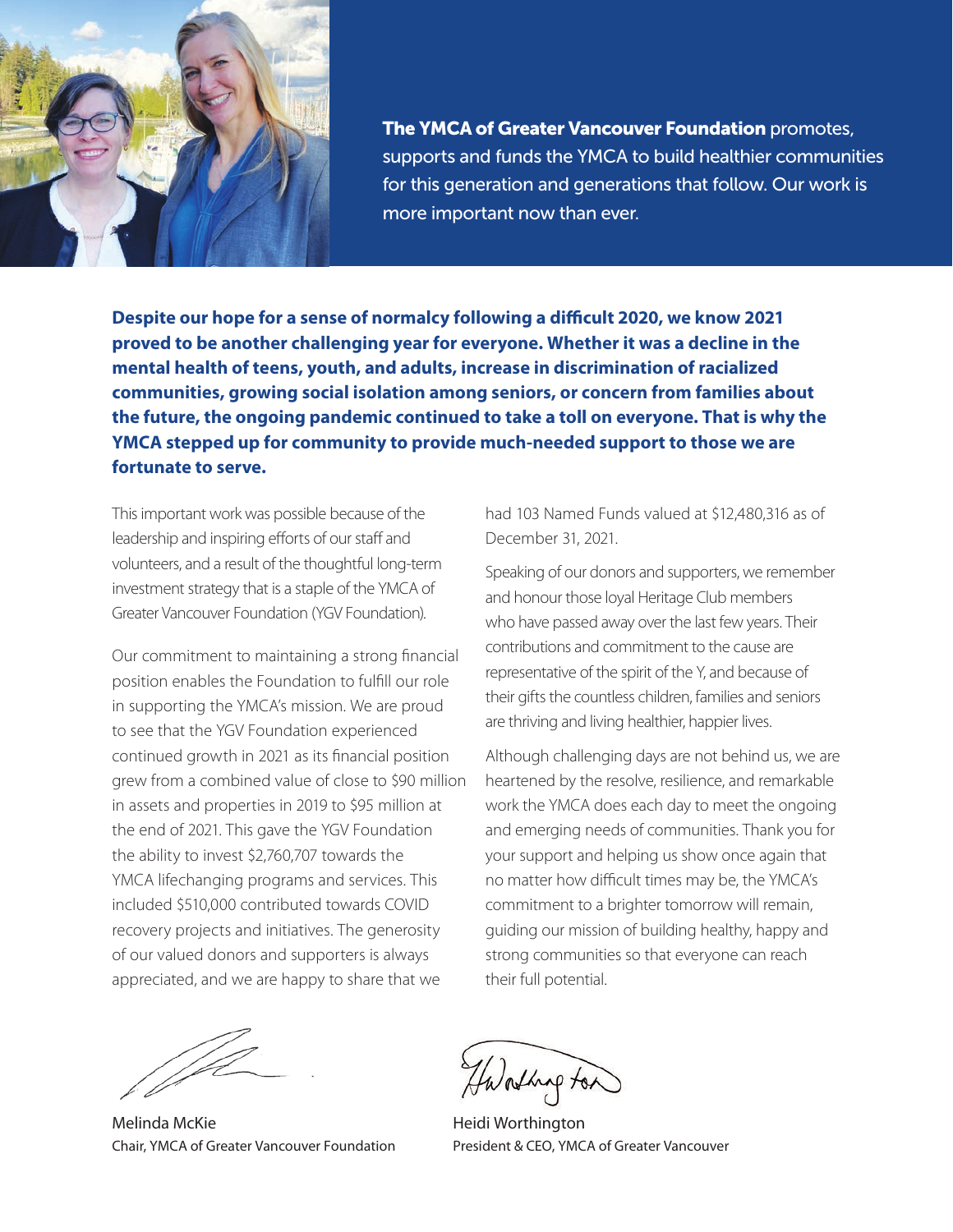# OF GREATER VAN **FOUNDATION**

## Financial Highlights

Summary of the YMCA of Greater Vancouver Foundation, Financial Statements Years Ended December 31, 2020 and 2021

|                                         | 2021<br>S<br>(1000) | 2020<br>\$<br>(000) |
|-----------------------------------------|---------------------|---------------------|
| <b>STATEMENT OF FINANCIAL POSITION</b>  |                     |                     |
| <b>Current assets</b>                   | 52,849              | 51,873              |
| Investments                             | 22,774              | 20,165              |
| <b>Tenant Incentives</b>                | 1,476               | 707                 |
| <b>Real property</b>                    | 18,605              | 17,246              |
| <b>Total assets</b>                     | 95,704              | 89,991              |
| <b>Current liabilities</b>              | 2,115               | 1,498               |
| Long-term debt                          | 8,272               | 8,528               |
| Net assets                              | 85,317              | 79,965              |
| <b>Total liabilities and net assets</b> | 95,704              | 89,991              |

| <b>STATEMENT OF OPERATIONS*</b>                                  |        |                |
|------------------------------------------------------------------|--------|----------------|
|                                                                  | 9,190  |                |
| Revenue<br><b>Expenses</b>                                       | 4,348  | 5,717<br>3,111 |
| Excess (deficiency) of revenue over expenses before amortization | 4,842  | 2,606          |
|                                                                  |        |                |
| Amortization of property and equipment                           | $-316$ | $-306$         |
| Excess (deficiency) of revenue over expenses for the year        | 4,526  | 2,300          |

\*Certain comparative figures have been reclassified to conform to the financial statement presentation adopted in the current year. Complete financial statements audited by Ernst & Young LLP, and from which this summary is extracted, are available upon request.

### How the Foundation Invests in Community